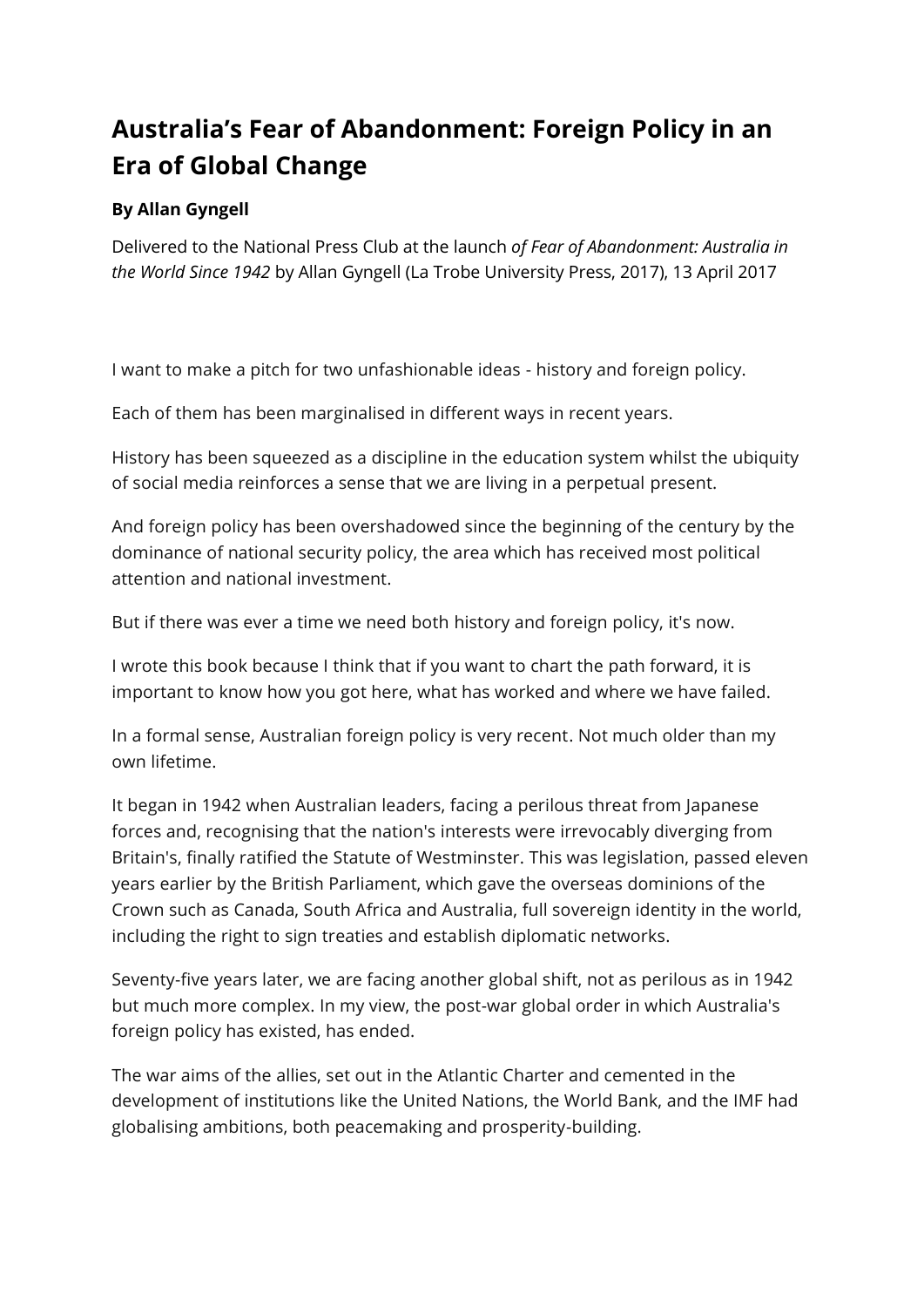That period is over. America First may be the rallying cry of the Trump administration, but across the world from Britain to Russia, Japan, China, India and Turkey we are seeing evidence of stronger nationalism and growing protectionism.

The empirical data on trade and investment flows, on treaty making and multilateral agreements, point in the same direction. Global Foreign Direct Investment (FDI) was down 13 percent in 2016. Growth in the volume of trade is falling and values are declining across all markets and product sectors. Non-tariff barriers are rising.

I don't mean that globalisation has ended. The technologies it has given us will not be discarded or uninvented. But globalism - the globalising norms which shaped the second half of the  $20<sup>th</sup>$  century - is, for the time being at least, in retreat.

New arrangements and approaches will replace it and foreign policy will determine what these are. Australia needs to be helping to construct the new order and protect what is important from the current one just as we did through Evatt at the San Francisco conference.

Foreign policy is a part of statecraft - the way the government of a country positions itself for the future. Statecraft involves all the elements that shape a nation's place in the world - a robust economy, a resilient society, strong institutions, an effective defence force. Members of the National Press Club reflect on those daily.

Foreign policy's role is to expand the space available to Australia in the international system within which it can advance its interests and promote its values.

Foreign policy can be messy, complicated and ambiguous. It sits uncomfortably with our national image. Its practitioners are reluctant - too reluctant, in my view - to talk about it. The stories it tells of lengthy negotiations and backroom deals in distant conference rooms, whatever the value of the product, are hardly the stuff of national mythmaking.

In the course of my own professional life we have seen three great changes in the global system: the collapse of the Soviet Union which ended the Cold War world; the terrorist attacks in September 2001, which showed that non-state actors could change the behaviour of major states; and the global financial crisis, which signalled the end of the economic hegemony of the industrialised West and helped fuel the resentment which led to Brexit and the election of Donald Trump.

It was easy enough to explain why these things happened after the event, but it was impossible to predict them. So one important function of foreign policy is to ensure that, whatever happens, we have options available to us.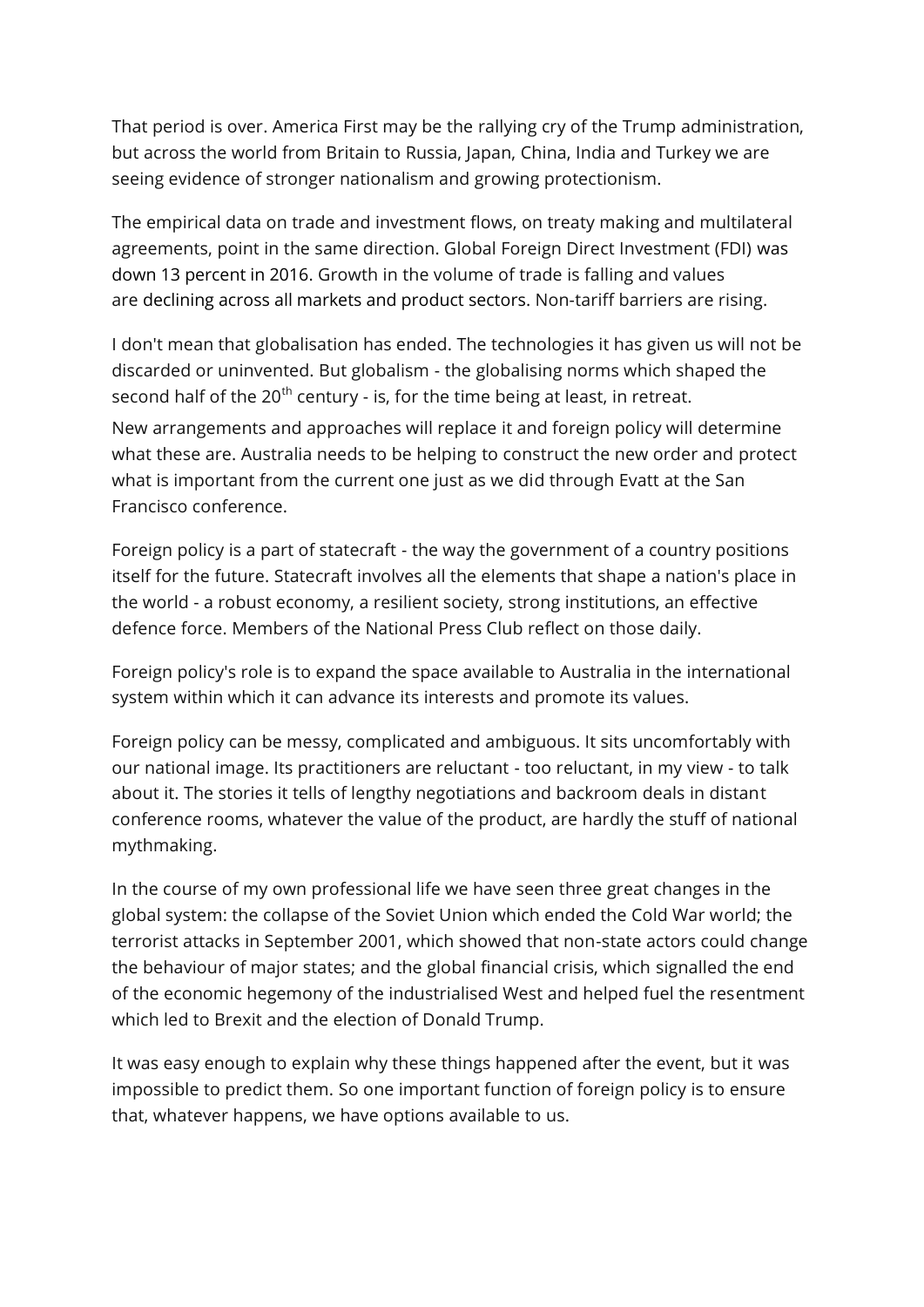Foreign policy's time is coming again. We are returning to a world in which nation states will matter more and foreign policy's sober and calculating traditions of reciprocity will find fresh relevance in what is shaping up as a more transactional era.

I was initially reluctant to use the title *Fear of Abandonment* for this book in case it suggested that I was aligning myself with the view that Australia has been a timid or frightened country. I don't mean that at all, although there have certainly been times in our past, such as the engagement in the Vietnam War, when anxiety has driven us. On the whole, however, I think that the fear of abandonment has been a rational response to the strategic dilemma Australia faces. And it has been the driver of our activist engagement with the world, the cause of our unceasing efforts to secure a seat for ourselves at the international table at which decisions are being made, even when we have had to play a part in the furniture making.

We have sometimes exhausted our neighbours. 'You are blessed with a country that is rich in ideas and initiatives' the Indonesian foreign minister, Wirajuda, noted wearily in 2004. 'Unfortunately we seem to be on the receiving end of most of them'.

Our fear of abandonment is the reason isolationism has not, since the 1930s at least, been a significant strand in Australian foreign policy.

Ever since 1942, Australian governments, both Labor and Coalition, have responded to the fear in three separate ways.

By establishing a close alliance with a more powerful external partner, first Britain then the United States.

By working to shape the region of the world closest to us in Asia and the Southwest Pacific in ways that make it more conducive to our interests.

And by recognising that, as a country big enough to have global interests but too small to be able to advance them by throwing our weight around, Australia is best served by a world in which the rules, whether of trade, or war, or the law of the sea, are clear and which we have played a part in setting.

The interweaving of those three themes is this story the book tells.

I think the history reflects well on us despite the mistakes we have made and the occasional clumsiness of our execution.

The evidence is around us. We are prosperous and secure. We have good relationships with the countries that matter most to us, including the world's most powerful state, the United States, and the rising economy of China.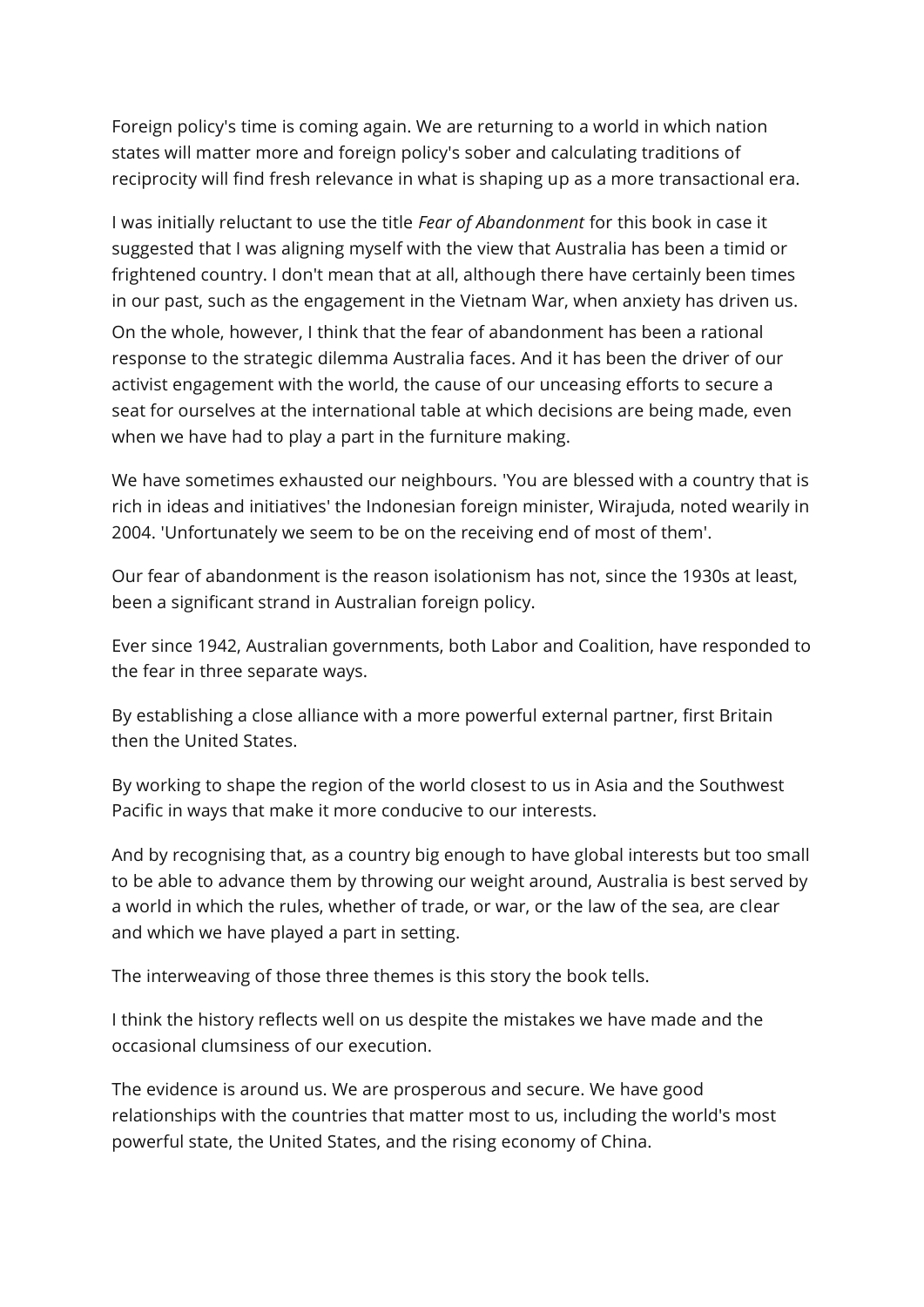We have helped to construct the global order from the United Nations Charter to the formation of the G 20, and to develop some of the most important of its collective rules.

We have managed a mighty transition from seeing ourselves as a monocultural branch office of the British Empire to a successful multicultural society with a global outlook and an economy overwhelmingly focussed on Asia.

What lessons can we learn from our history about future success in foreign policy?

First, timing is everything. The great 19<sup>th</sup> century German Chancellor Otto von Bismarck noted that a statesman 'must wait until he hears the steps of God sounding through events, then leap up and grasp the hem of his garment'.

The best of our leaders have understood when the time has come to act and have thrown all the resources available to them, including their own time and effort, into the task. Evatt at San Francisco, Spender with ANZUS, Whitlam and the recognition of China, Hawke on APEC and Keating on its leaders' meetings, Evans on chemical weapons, Howard on the Timor intervention, Rudd on the G20.

Secondly, to achieve these ends the policy maker needs to marshal the ideas and energy of the public service and other national assets, including the universities, as Spender did with the Colombo Plan, Gareth did with Cambodia and Howard with the intervention in Solomon Islands.

Third, governments need to set an objective and work consistently to it, speaking with a single, clear voice. Menzies and Hasluck did that brilliantly in sustaining the relationship with Indonesia during Confrontation with Malaysia. Whitlam failed to do it before the Indonesian takeover of East Timor.

These lessons will be useful as we face the changes ahead because each of the three broad themes of Australian foreign policy - the alliance, the region, the rules based order - is changing in ways that will make it more difficult for Australia.

We are dealing with a United States whose administration is pursuing interests and values which in a number of areas differ more clearly from Australia's than we've seen before. And whatever follows the Trump administration, I believe we have seen the high water mark of American efforts to terraform the geopolitical landscape in both their Republican and Democrat manifestations.

We face an Asian region very different from the one with which we sought to engage in the 1980s and 90s. China's rise is central to this. We need to ensure that the region into which China emerges is one in which all voices can be heard. But in Southeast